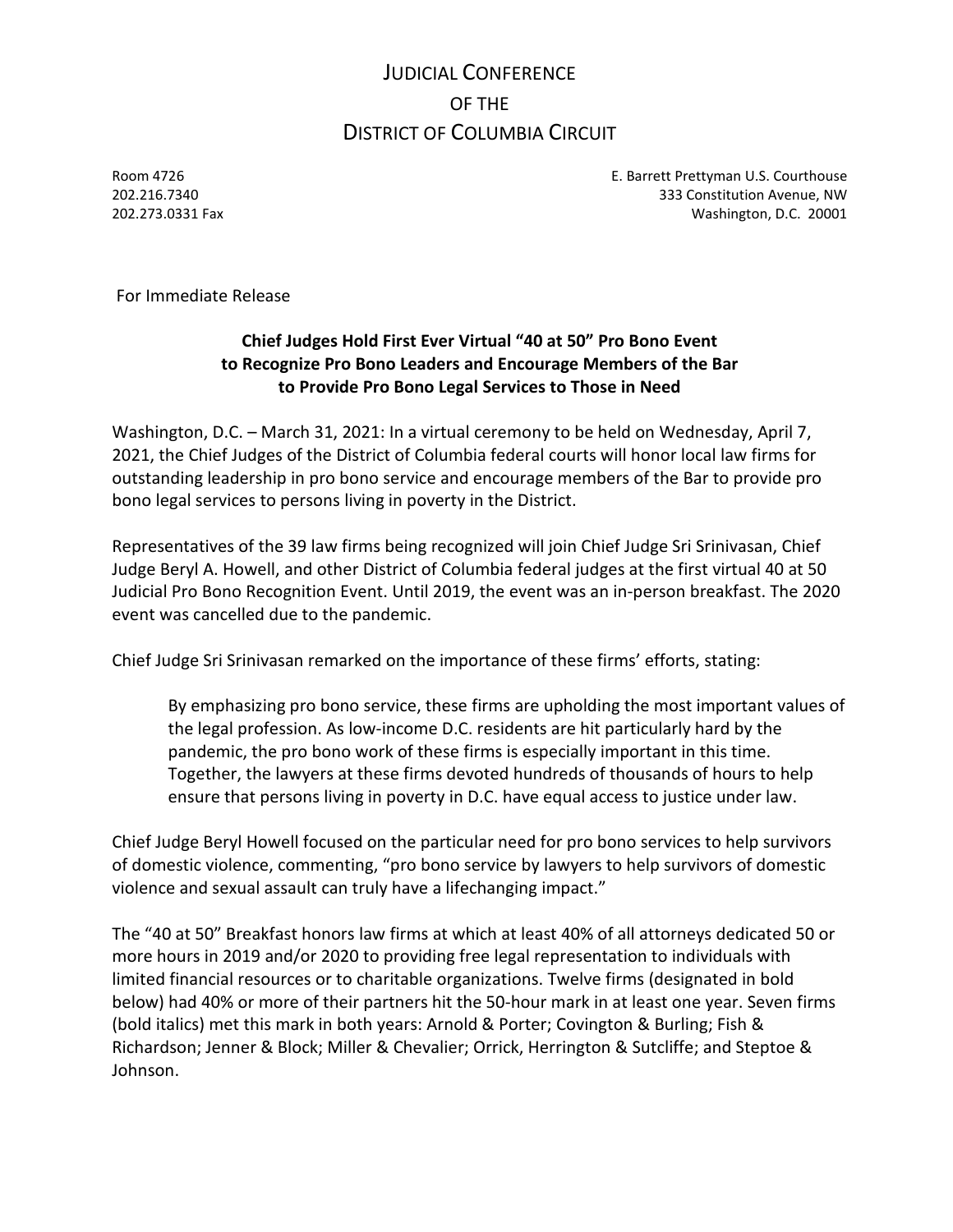The 39 "40 at 50" law firms are listed below. The 25 firms where 50% or more of attorneys contributed at least 50 hours in 2019 or 2020 will receive special recognition (firms that met this mark in one year are designated below with a "\*"; firms that did so in both years have a "\*\*"). Ten firms had 60% or more of their attorneys contributing 50 or more hours of pro bono service in 2018. Eight firms (designated with a "+") reached the "60 at 50" mark in one year: Arnold & Porter; Hughes Hubbard & Reed; O'Melveny & Myers; Orrick, Herrington & Sutcliffe; Paul Hastings; Paul, Weiss, Rifkind, Wharton & Garrison; Ropes & Gray; and Seyfarth Shaw. Two firms (designated with a "++") met this mark in both years: Jenner & Block and Miller & Chevalier.

In alphabetical order, the law firm honorees are:

| Alston & Bird                    | Morgan Lewis & Bockius                      |
|----------------------------------|---------------------------------------------|
| +**Arnold & Porter               | *Morrison & Foerster                        |
| *Bryan Cave Leighton Paisner     | +**O'Melveny & Myers                        |
| Cleary Gottlieb Steen & Hamilton | +**Orrick, Herrington & Sutcliffe           |
| Cooley                           | +*Paul Hastings                             |
| **Covington & Burling            | +**Paul, Weiss, Rifkind, Wharton & Garrison |
| *Crowell & Moring                | +**Ropes & Gray                             |
| *Debevoise & Plimpton            | +*Seyfarth Shaw                             |
| *Dechert                         | *Shearman & Sterling                        |
| *DLA Piper                       | <b>Sidley Austin</b>                        |
| <b>Duane Morris</b>              | **Skadden                                   |
| **Fish & Richardson              | **Steptoe & Johnson                         |
| *Gibson, Dunn & Crutcher         | Sullivan & Cromwell                         |
| *Hogan Lovells                   | Vinson & Elkins                             |
| +*Hughes Hubbard & Reed          | Williams & Connolly                         |
| ++**Jenner & Block               | Willkie Farr & Gallagher                    |
| *Jones Day                       | WilmerHale                                  |
| Kirkland & Ellis                 | *Winston & Strawn                           |
| McDermott Will & Emery           | Zuckerman Spaeder                           |
| ++**Miller & Chevalier           |                                             |

## **Bold indicates 40% of partners at 50** *Bold italics indicates 40% of partners at 50 in both years*

- \* indicates 50% of attorneys at 50 \*\* indicates 50% of attorneys at 50 in both years + indicates 60% of attorneys at 50
- ++ indicates 60% of attorneys at 50 in both years